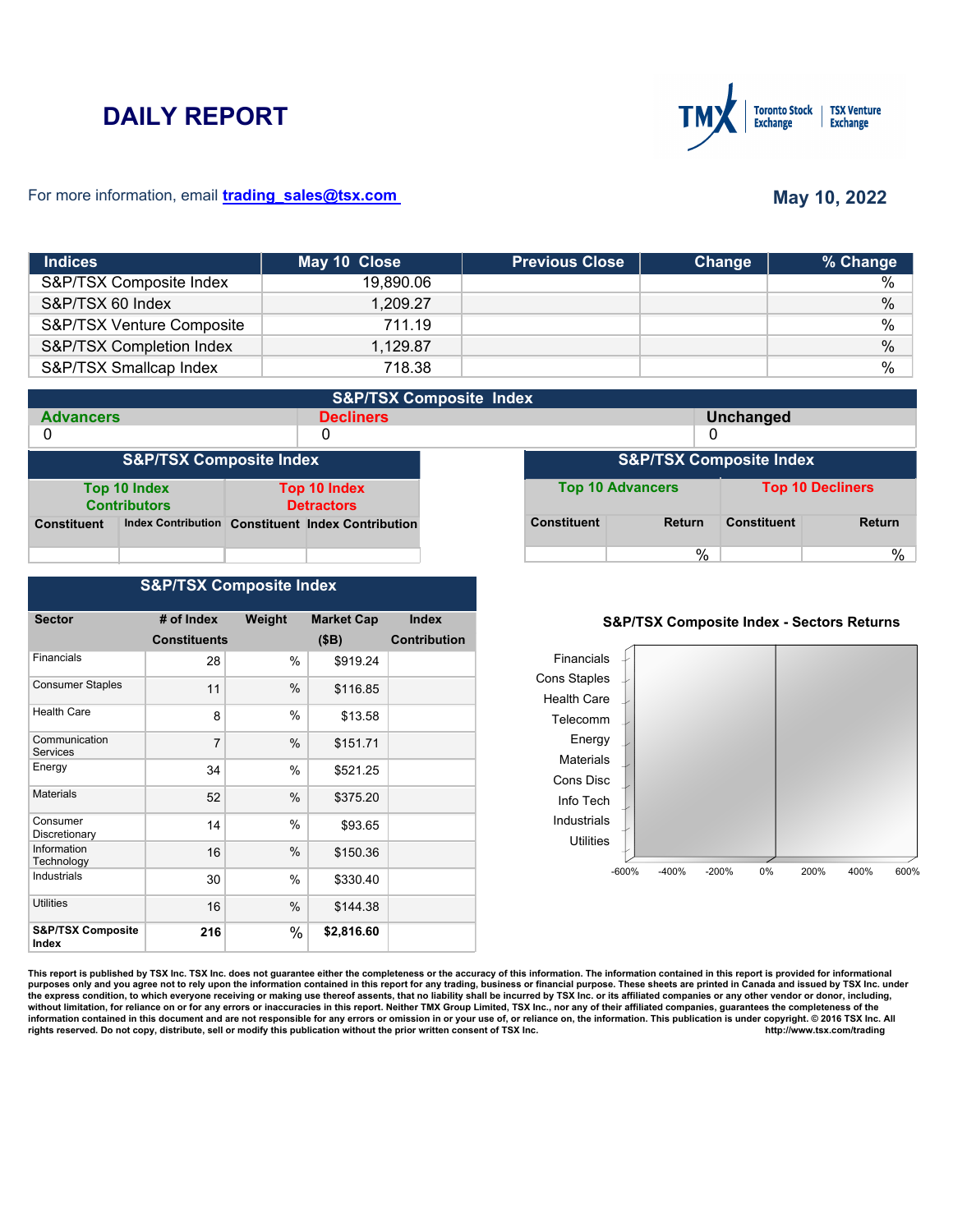

|             | Top 20 TSX Symbols by Volume |                  | Top 20 TSX Symbols by Value |                   |
|-------------|------------------------------|------------------|-----------------------------|-------------------|
| Symbol      | <b>TSX Volume</b>            | <b>TSX Value</b> | Symbol                      | <b>TSX Volume</b> |
| <b>ENB</b>  | 33,495,779                   | \$1,875,480,576  | <b>ENB</b>                  | 33,495,779        |
| <b>CVE</b>  | 15,006,356                   | \$368,940,279    | <b>RY</b>                   | 4,712,286         |
| SU          | 12,774,540                   | \$570,606,807    | <b>SU</b>                   | 12,774,540        |
| <b>HND</b>  | 9,285,367                    | \$32,569,393     | CNQ                         | 6,938,579         |
| ATH         | 8,843,308                    | \$20,876,824     | <b>BMO</b>                  | 3,486,825         |
| XEG         | 8,734,086                    | \$133,142,710    | <b>CVE</b>                  | 15,006,356        |
| XIU         | 7,509,497                    | \$230,750,444    | ΙD                          | 3,331,884         |
| <b>ARX</b>  | 7,339,674                    | \$115,701,022    | <b>TRP</b>                  | 4,075,332         |
| <b>BTE</b>  | 7,270,941                    | \$44,530,897     | <b>CNR</b>                  | 1,838,817         |
| CNQ         | 6,938,579                    | \$530,484,562    | <b>BNS</b>                  | 3,031,024         |
| <b>MFC</b>  | 6,866,949                    | \$169,379,369    | <b>SHOP</b>                 | 529,789           |
| <b>CPG</b>  | 6,663,361                    | \$56,493,911     | <b>NTR</b>                  | 1,864,847         |
| <b>WCP</b>  | 5,939,021                    | \$57,234,065     | <b>XIU</b>                  | 7,509,497         |
| BBD.B       | 5,403,223                    | \$6,129,341      | TOU                         | 3,362,530         |
| <b>DML</b>  | 5,399,831                    | \$7,591,498      | <b>CP</b>                   | 2,345,247         |
| ABX         | 4,911,481                    | \$136,557,133    | <b>PPL</b>                  | 3,992,832         |
| <b>HEXO</b> | 4,748,951                    | \$1,816,037      | <b>MFC</b>                  | 6,866,949         |
| <b>RY</b>   | 4,712,286                    | \$596,864,936    | ATD                         | 2,838,708         |
| <b>TVE</b>  | 4,680,070                    | \$20,728,038     | <b>TECK.B</b>               | 2,902,356         |
| <b>TRP</b>  | 4,075,332                    | \$284,711,115    | <b>FTS</b>                  | 2,141,776         |

| <b>TSX</b>           |                  | <b>TSX ANONYMOUS TRADING</b> |                 |
|----------------------|------------------|------------------------------|-----------------|
| Daily Volume         | 561.014.857      | Daily Volume                 | 260,419,836     |
| Daily Value          | \$15,163,061,856 | Daily Value                  | \$6,963,533,385 |
| Daily Trades         | ,606,931         | Average Trade Size           | 316             |
| Daily Symbols Traded | 2,126            | % TSX Volume                 | 46.42 %         |



| <b>Top 20 TSX Symbols by Value</b> |                   |                  |  |  |  |
|------------------------------------|-------------------|------------------|--|--|--|
| Symbol                             | <b>TSX Volume</b> | <b>TSX Value</b> |  |  |  |
| <b>ENB</b>                         | 33,495,779        | \$1,875,480,576  |  |  |  |
| RY                                 | 4,712,286         | \$596,864,936    |  |  |  |
| SU                                 | 12,774,540        | \$570,606,807    |  |  |  |
| <b>CNQ</b>                         | 6,938,579         | \$530,484,562    |  |  |  |
| <b>BMO</b>                         | 3,486,825         | \$459,816,964    |  |  |  |
| <b>CVE</b>                         | 15,006,356        | \$368,940,279    |  |  |  |
| ΤD                                 | 3,331,884         | \$307,031,652    |  |  |  |
| TRP                                | 4,075,332         | \$284,711,115    |  |  |  |
| <b>CNR</b>                         | 1,838,817         | \$264,101,923    |  |  |  |
| <b>BNS</b>                         | 3,031,024         | \$245,673,356    |  |  |  |
| <b>SHOP</b>                        | 529,789           | \$232,249,493    |  |  |  |
| <b>NTR</b>                         | 1,864,847         | \$231,426,579    |  |  |  |
| XIU                                | 7,509,497         | \$230,750,444    |  |  |  |
| ΤΟυ                                | 3,362,530         | \$229,092,277    |  |  |  |
| СP                                 | 2,345,247         | \$208,245,687    |  |  |  |
| PPL                                | 3,992,832         | \$193,800,852    |  |  |  |
| <b>MFC</b>                         | 6,866,949         | \$169,379,369    |  |  |  |
| ATD                                | 2,838,708         | \$155,942,167    |  |  |  |
| TECK.B                             | 2,902,356         | \$138,341,383    |  |  |  |
| <b>FTS</b>                         | 2,141,776         | \$137,414,584    |  |  |  |

| <b>ETF Trading</b> |                 |                     |          |  |
|--------------------|-----------------|---------------------|----------|--|
| Daily Volume       | 69.004.820      | Average Trade Value | \$14.047 |  |
| Daily Value        | \$1,390,439,206 | Average Trade Size  | 697      |  |
| # Trades           | 98,985          | # of ETFs Traded    | 859      |  |

| Top 10 ETFs by TSX Volume |                      |                     |            | Top 10 ETFs by TSX Value |                     |
|---------------------------|----------------------|---------------------|------------|--------------------------|---------------------|
| Symbol                    | <b>Market Volume</b> | <b>Market Value</b> | Symbol     | <b>Market Volume</b>     | <b>Market Value</b> |
| <b>HND</b>                | 9,285,367            | \$32,569,393        | XIU        | 7,509,497                | \$230,750,444       |
| <b>XEG</b>                | 8,734,086            | \$133,142,710       | <b>XEG</b> | 8,734,086                | \$133,142,710       |
| XIU                       | 7,509,497            | \$230,750,444       | <b>HXT</b> | 2,218,101                | \$107,298,603       |
| <b>HOD</b>                | 2,728,441            | \$7,682,184         | ZEB        | 1,769,222                | \$64,862,734        |
| <b>HQD</b>                | 2,693,088            | \$22,682,937        | <b>XFN</b> | 888,626                  | \$41,673,714        |
| <b>HXT</b>                | 2,218,101            | \$107,298,603       | XIC.       | 1,156,223                | \$36,750,829        |
| <b>ZEB</b>                | 1,769,222            | \$64,862,734        | <b>HNU</b> | 1,313,559                | \$36,511,012        |
| HQU                       | 1,553,939            | \$17,527,454        | <b>TTP</b> | 1,440,471                | \$32,786,740        |
| <b>TTP</b>                | 1,440,471            | \$32,786,740        | <b>HND</b> | 9,285,367                | \$32,569,393        |
| <b>HNU</b>                | 1,313,559            | \$36,511,012        | <b>XQQ</b> | 312.877                  | \$30,057,258        |